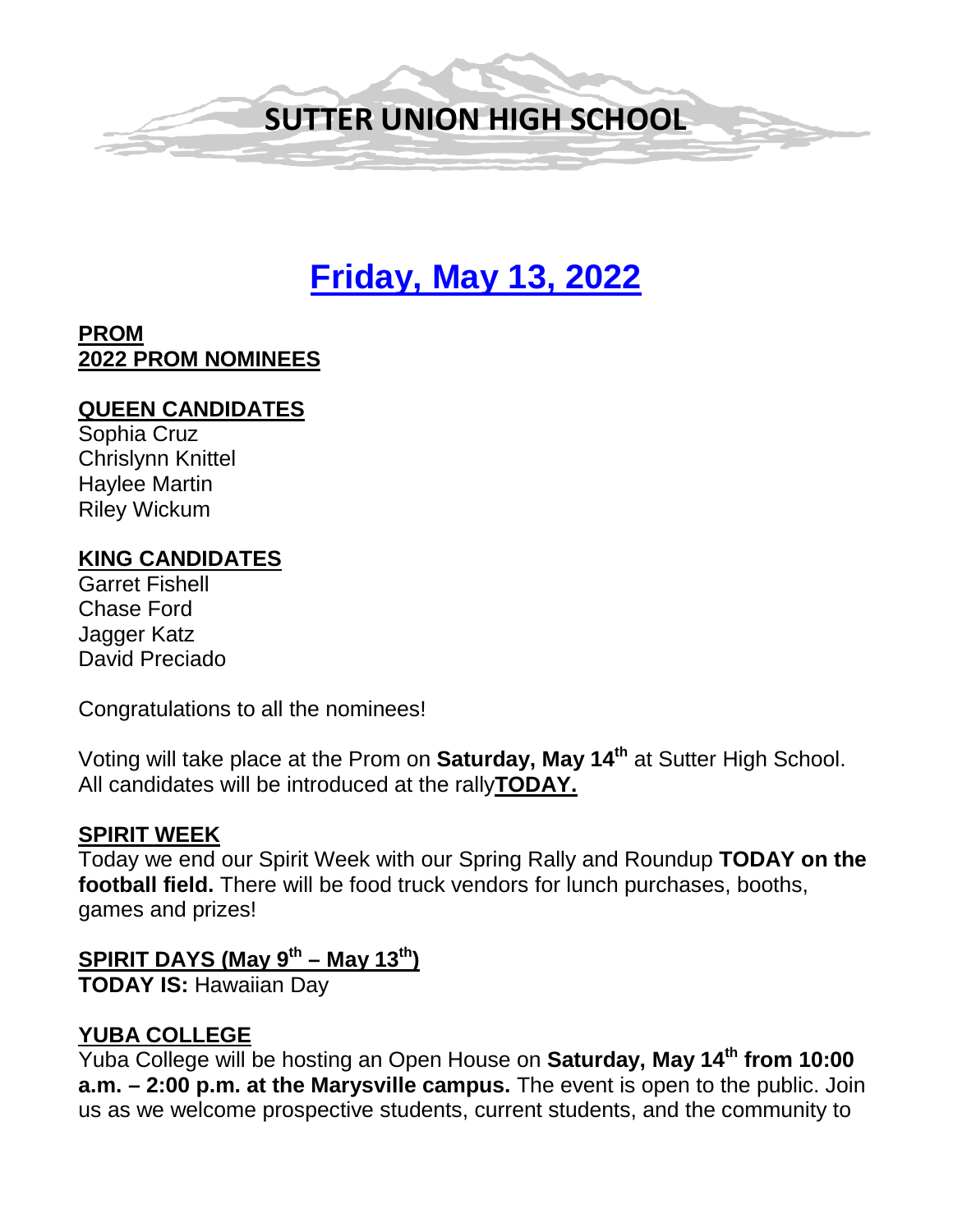

campus. Learn more about Yuba College, explore programs, resources, and learn how to get free tuition. There will be prices, free food and games.

#### **YEARBOOKS**

Don't forget to purchase your yearbook! They can be purchased at the ASB window for \$81. See Mr. Danna if you have any questions.

#### **YUBA COUNTY SHERIFF'S DEPARTMENT**

Any students that are interested in applying for the Yuba County Sheriff's Department should in with the Counseling Department. All interested applicants must meet these minimum qualifications:

- Must be 16-21 years old at the time of application.
- Cadets must possess a high school diploma, or GED equivalent, or be currently enrolled in high school. Cadets currently enrolled in high school or college must maintain a minimum 2.0 GPA.
- Cadets must be in good physical condition.
- Cadets must conform to the high ethical standards of the law enforcement profession. Cadets may not have a prior felony conviction.
- Cadets must donate a minimum of 16 hours each month. They are expected to attend monthly meetings and training.

#### **POWDER PUFF**

Games will be played on **Wednesday, May 18th** beginning at 5:30 p.m. with the Frosh/Soph. Junior/Senior game will follow after. Practices will take place on **Monday, May 16th and Tuesday, May 17th from 5:45 p.m. – 7:15 p.m.**

#### **FINES**

Fines can be paid before school, break, lunch and after school. Fines cannot be paid during class time.

# **SENIORS**

## **YUBA COLLEGE**

High School students who wish to take classes through Yuba College in the **Summer/Fall of 2022** need to complete and submit a Summer of Fall 2022 online application; this step is mandatory.